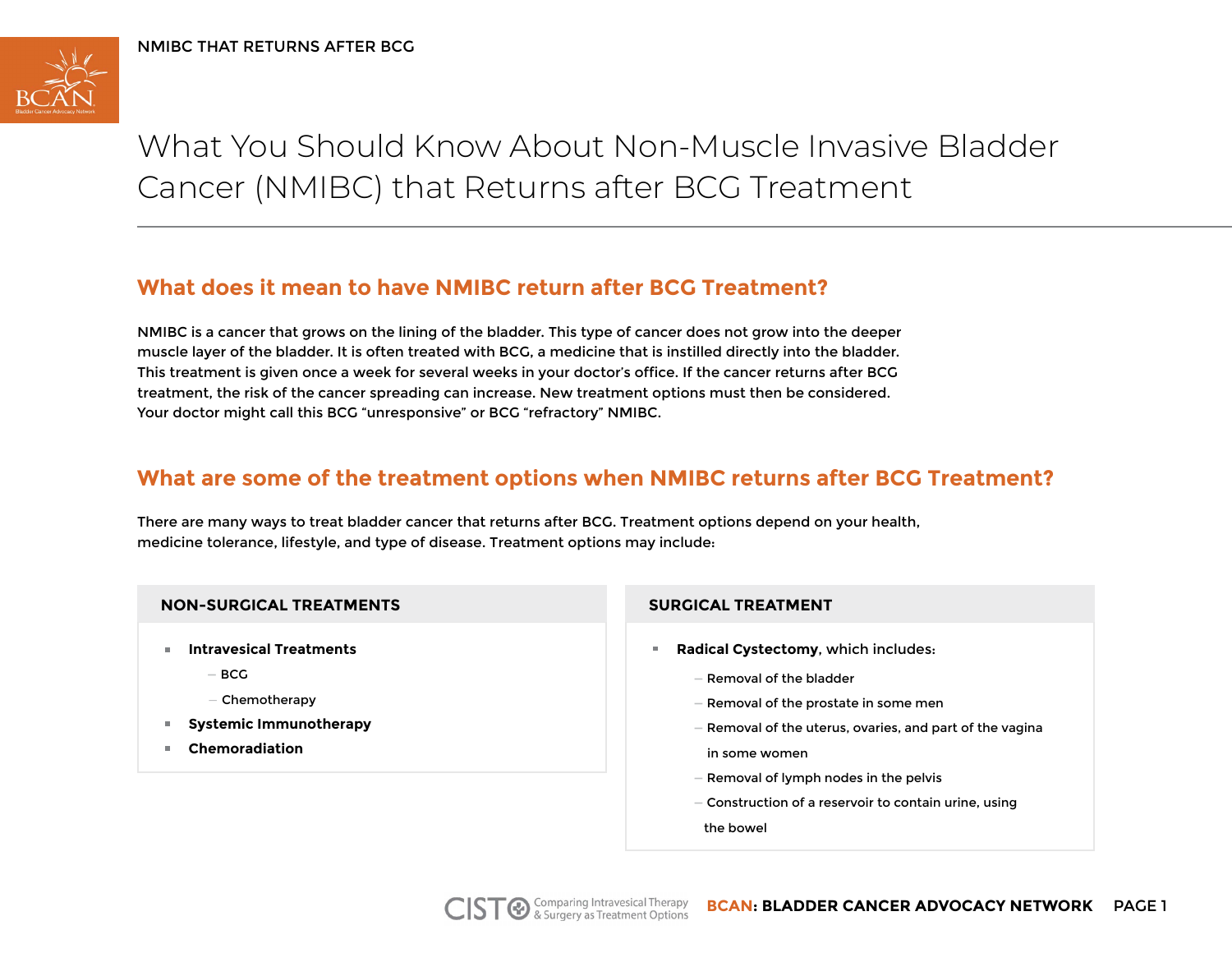

### **NON-SURGICAL TREATMENTS**

- **Intravesical treatments** are medicines instilled into the bladder. Two types of intravesical treatments you might consider are intravesical BCG and intravesical chemotherapy.
	- $\mathbb{R}^n$ **BCG** is a form of immunotherapy instilled into the bladder. Some patients choose to have another course of BCG that may be combined with another agent such as interferon.
	- **Chemotherapy** involves instilling drugs such as Gemcitabine and Docetaxel or others into the bladder, typically given once weekly for 6 weeks.
- **Systemic immunotherapy using a drug such as Pembrolizumab**, involves delivering the medicine through an IV. It is approved for treating carcinoma in situ (CIS). It may be an option for patients for whom bladder removal is not possible or desired.

**Chemoradiation** is a treatment that is still being investigated. This treatment uses radiation, with or without chemotherapy, to treat NMIBC.





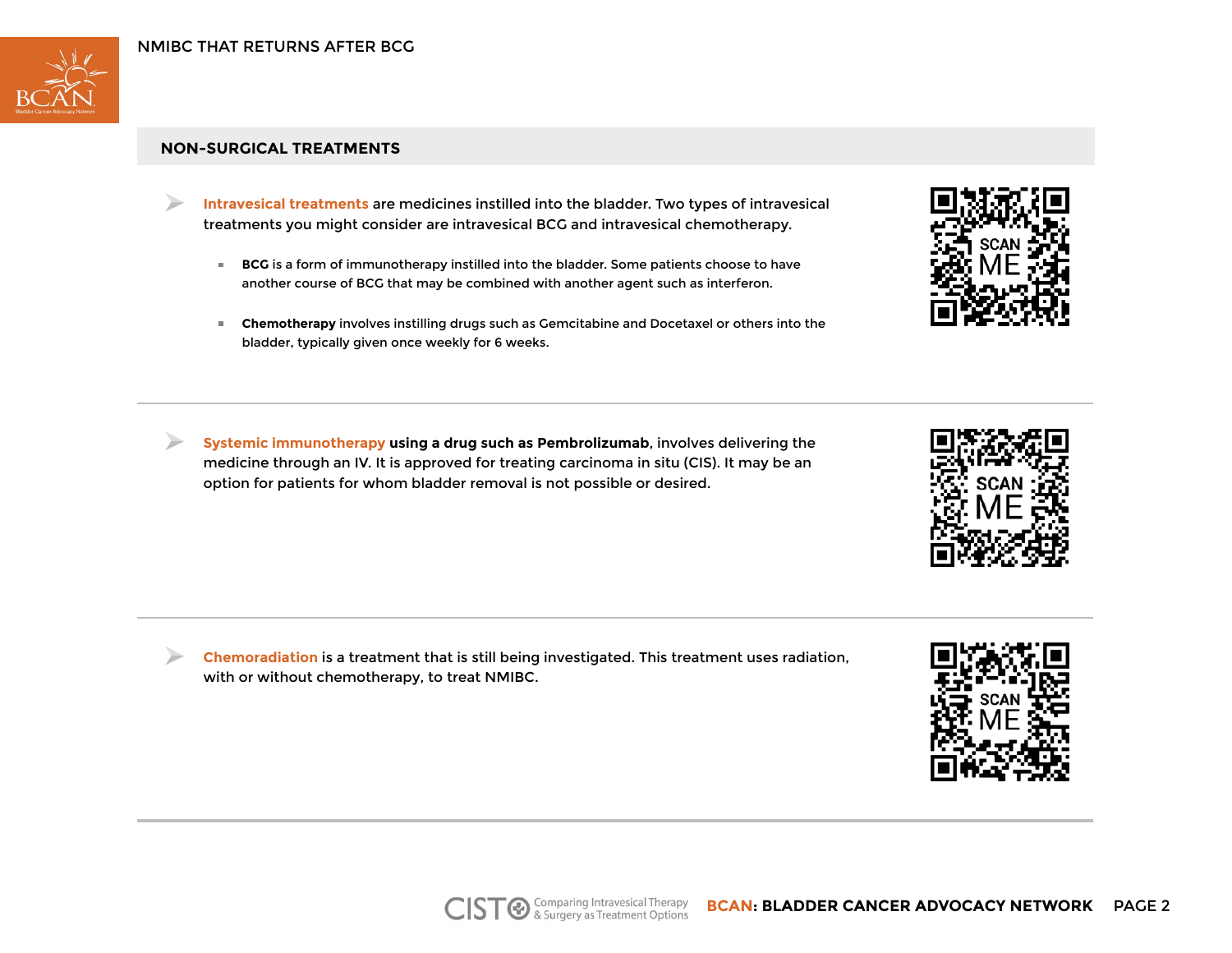

### **SURGICAL TREATMENT**

**Radical cystectomy is a surgical treatment. It is the treatment most likely to cure you of bladder cancer.** It includes:

- **Removal of the bladder**
- Removal of the prostate in some men **ILL CAR**
- Removal of the uterus, ovaries, and part of the vagina in some women  $\mathbf{H}$  .
- Removal of lymph nodes in the pelvis  $\mathbb{R}^{n-1}$
- Construction of a reservoir to contain urine, using the bowel



## **How does a patient choose the best treatment if bladder cancer returns?**

It can be hard to choose between different treatments. There are no studies that have directly compared treatment options. Talk with your doctor to understand the benefits and risks of each treatment option you have.

It can also be helpful to hear stories from patients who had bladder cancer that returned after BCG. You can do that at this free link: https://bcan.org/decision-making-webinar.

# **Are there clinical trials available for NMIBC that returns after BCG?**

Some hospitals participate in clinical trials for NMIBC that returns after BCG. One study, called CISTO (Comparison of Intravesical Therapy and Surgery), was designed by patients and for patients to compare treatments when NMIBC returns after BCG treatment. BCG refractory patients are eligible to enroll in CISTO.

In this study, patients answer surveys about their experience with the treatment they choose. Participating helps future patients who face the same decision about choosing between treatment options. Learn more at www.CISTOstudy.org.